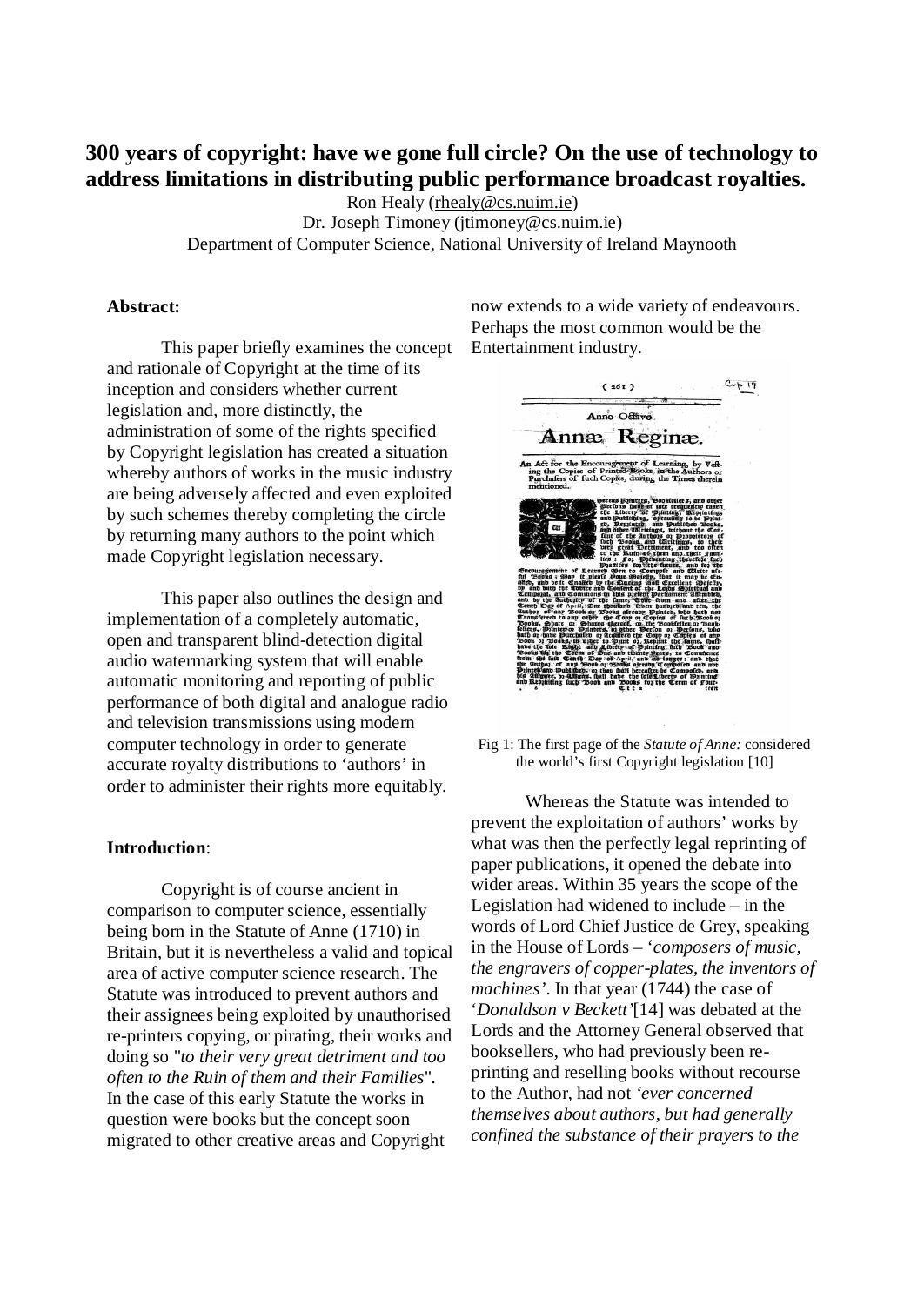*legislature, to the security of their own property'.* Publishers, then, apparently had little concern for authors in furthering their own ends. After the case was settled, it was held that the Author had certain inalienable rights that he or she could choose to avail of, waive or assign. In the judgement it was further observed that '*literary works, like all others, will be undertaken and pursued with greater spirit, when, to the motives of public utility and fame, is added the inducement of private emolument*'. This, then, is the basis for the development of modern copyright: that an author of a work has rights that he or she can choose to either use or limit, and that the potential for profiting from their work by availing of their rights is an incentive to further development of these and similar works.

Skip forward almost three hundred years. Digital Rights Management (DRM) technologies in digital audio and video have received much attention in recent years, with various efforts made to protect content from illegal copying, use or distribution. Some schemes were technically successful but not well received by end-users. Others were not particularly successful, falling to the efforts of 'hackers' and other attacks. Still, though, much funded research effort in this field of Computer Science is devoted to pursuing such rights protection. Schemes based on fingerprinting, watermarking and various combinations of the two have been proposed.

The world's most well-known digital music retailer, Apple's iTunes store, recently agreed to remove all Digital Rights Management (or 'electronic protection measures') restrictions from its music[6] and the rationale behind this decision can be illustrated by the fact that Norway's consumer ombudsman then agreed to drop his Country's legal challenges to iTunes use of DRM, which were on the general basis that they are/were restrictive to consumers, denying them the right to transfer purchased music to other devices. This issue

was also being monitored closely by other European countries and was dropped after Apple removed DRM protections. Apple's defence of their DRM measures in the past may have been cloaked in claims of protecting the Artist but they were in fact never about the Artist, as many opponents of DRM would claim and were more like  $18<sup>th</sup>$  century publishers who had never '*concerned themselves about authors'* but rather were more interested in '*the security of their own property*'

# **Public Performance Copyright:**

Notwithstanding the general acceptance of the need for copy protection, prevention of illegal distribution, validation and authentication etc, to which DRM generally equates, and the obvious financial losses incurred by the recorded music industry, one area of digital rights management that has received comparatively little research attention is that of the collation of data and subsequent distribution of royalties from public performance licensing. 'Public Performance' is an area specifically legislated for in modern Copyright and it is potentially an important source of revenue for Copyright holders (authors and their assignees). It is for this reason alone that the music *publishing* industry exists. It should be noted in this regard that 'public performance' in terms of music publishing is quite distinct from traditional sheet music publishing.

Research into potential technologies for the protection or monitoring of public performances is quite limited in scale and scope, in comparison to the more prevalent issue of 'copy protection'. One reason for this lack of urgency is because breaches of public performance copyright are not causing any tangible financial losses to the Music Industry in the same way that illegal copying does. Indeed, the opposite may be the case, at least in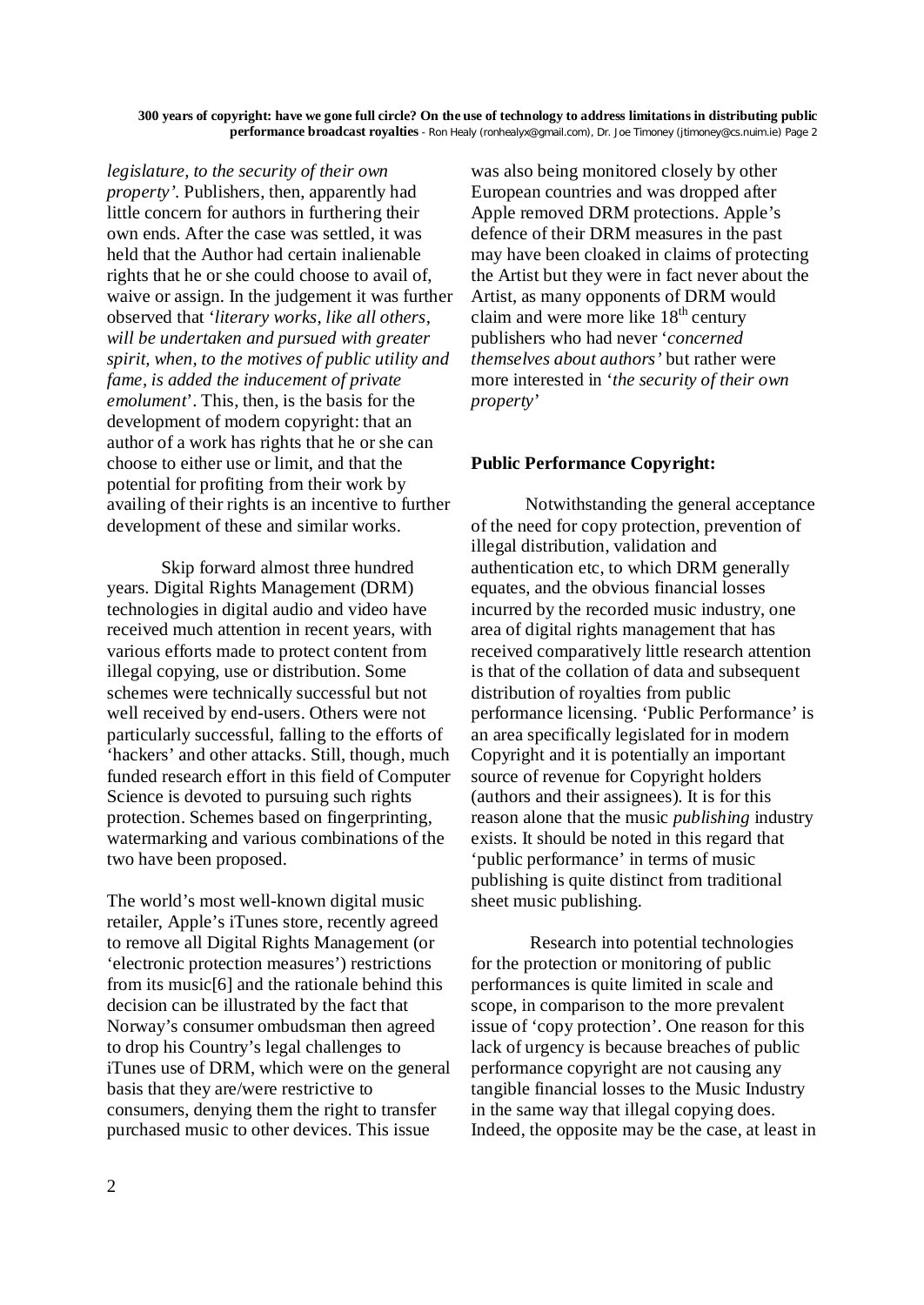some jurisdictions. It is apparent today from even the most casual observation of some royalty distribution systems that not only do incorrect royalty distributions drastically affect musicians and performers, they do so in such a way as to create the reverse effect for which the concept of Copyright was invented before eventually evolving into an economy worth more than  $\bigoplus$ Bn in Europe alone [15].

Instead of providing accurate payments to those whose works were used, thereby adding '*the inducement of private emolument*' to an author's other potential rewards, today's royalty distribution systems often penalise developing and unrepresented artists while over-compensating well-established artists, corporate publishers and copyright owners. This is perhaps why research in the area of audio coding for the monitoring of public performances such as radio and TV broadcasts is not quite as well resourced as that which deals with protection against illegal copying.

# **Fingerprinting and Watermarking:**

In order to understand the proposed solution to the problem of equitable monitoring of public performances for royalty distribution it is necessary to have a broad understanding of the technologies available, how they differ and to what purposes they are better suited. There are many different techniques within each subdiscipline but a broad overview is adequate for the purposes of this paper.

*Digital audio fingerprinting* involves analysing or processing a signal in some way in order to create a set of representative data that will be used as a reference at a later date in order to compare against a new 'fingerprint' taken later, in the same manner, from a candidate signal. The two are then compared in order to see if they are from the same source, thereby identifying the candidate fingerprint as being the same as the reference fingerprint.

This concept is the same as fingerprinting a person in that it is used to provide data (the reference print) that can later be used to identify whether the candidate (another print, for example taken at a crime scene) belongs to the same person from which the reference print was taken.



Figure 2: Basic fingerprinting scheme

Fingerprinting techniques are used to some extent in broadcast monitoring, as well as other content-identification processes, but they have some important limitations. For example, if a piece of audio is made publicly available and the content creator is not previously aware of the potential for fingerprint identification, then no fingerprint will be made available before public release. Perhaps the largest broadcast monitoring provider, Nielsen Music Control, has a database of 500,000 pieces but this is obviously not the full range of all recorded music. If the monitoring organisation has no copy of the fingerprint of a piece of audio, then it might as well not exist for the purpose of monitoring. Another problem is that of versions: if an author remixes or otherwise alters a piece after release and initial fingerprinting, then the new piece is different so its fingerprint will be different. However, perhaps the most obvious problem with fingerprinting techniques is the necessity to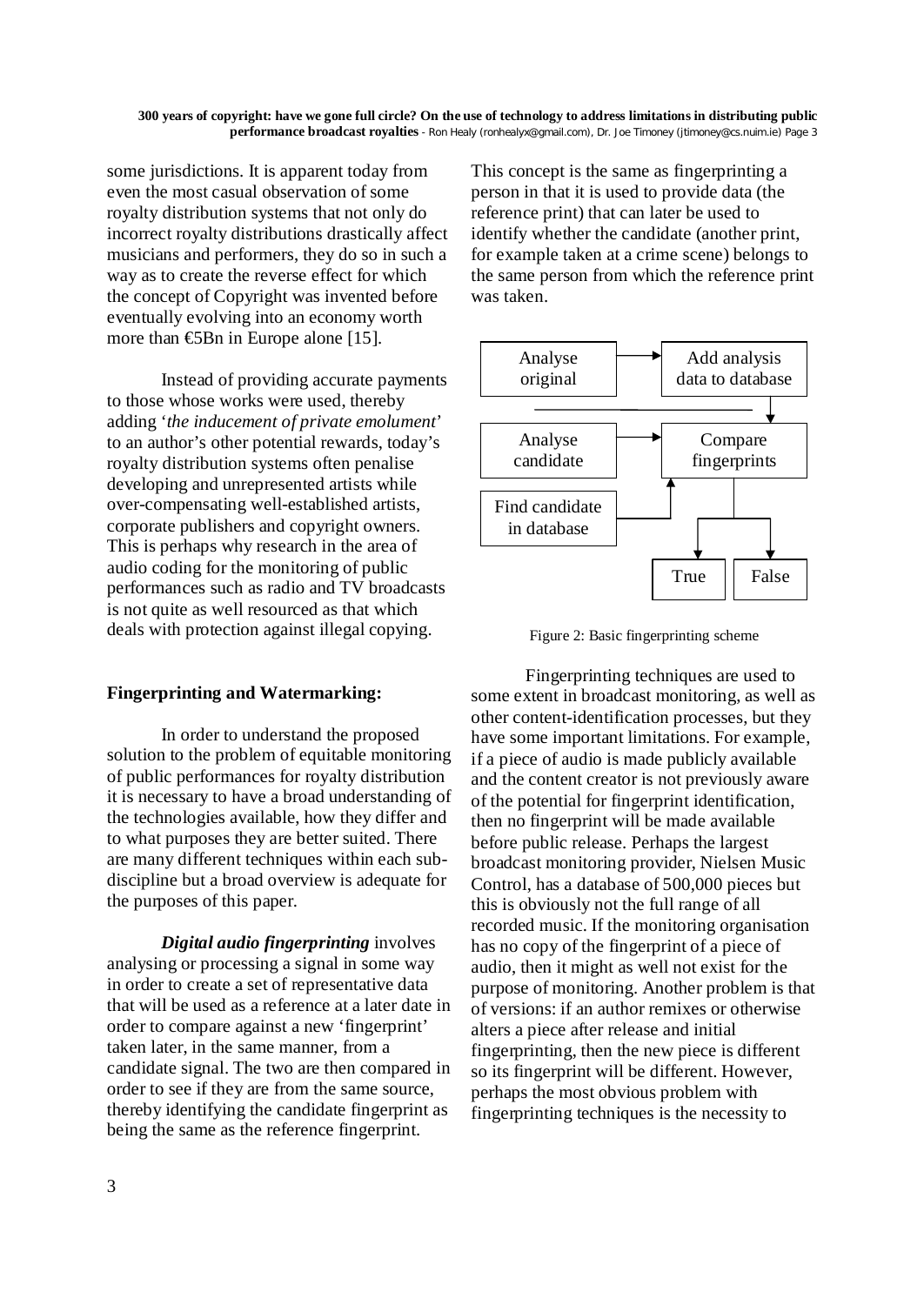have a very large and continuously increasing data store of fingerprints to be able to monitor for current and future releases into perpetuity.

According to Melinda Newman, West Coast Bureau chief of Billboard magazine in 2004, *"There are about 30,000 albums released a year"*[5]. If the average album has only ten tracks, this amounts to 300,000 tracks per year, in the US alone and only by official major record labels and subsidiaries. In the UK market, figures taken from the music industry periodical '*Music Week'* indicate that there are approximately 11,000 albums released. Again, taking a conservative estimate of 10 tracks per album, this equates to 110,000 album tracks in the UK. Adding in various singles, radio edits, remixes (even disregarding live performances on TV and radio) it becomes clear that the collection of digital fingerprints from which royalty distributions are calculated is limited. Nielsen's database accounts for little over 12 months worth of *new* US and UK releases. Given that releases in different territories may be mixed and mastered differently, the limitations widen. This takes no account of the tens of thousands of artists worldwide who now release albums without the involvement of the record industry in any form.

There is no way to estimate the number of individual tracks made publicly available in a given year but it is likely to be above 500,000. Apple's *iTunes* store claims to have as many as 10 million tracks in its system [6]. Providers like *Nielsen*, it has to be said, only monitor what they are specifically requested to monitor. Since there is a cost involved owners usually only pay for the monitoring of singles released and likely to be broadcast on radio/TV – assuming they even know of the possibility. If we consider one of the world's most played tracks, Led Zeppelin's *'Stairway to Heaven'*, which was not originally released as a single, such limitations in the opt-in systems used for broadcast monitoring become more obvious.

An interesting point to note is that the PRS, the UK's performance rights agency, has agreed a deal to use data supplied by Nielsen Music Control and that this has led to an increase of accuracy of royalty distribution to 90% [7], claimed to *"double the accuracy of radio royalty payments to its members".* While it makes sense that the majority of broadcasts are of commercial releases, and that the majority of distributions are from licenses secured from the major broadcasters, it is the final 10%, and the *'remaining smaller commercial radio stations [which] will continue to be paid by taking samples of the music broadcast throughout the year'* that are the sticking points in what is, it has to be said, a major improvement on previous systems and processes. Nevertheless, it is still the less established, less well-informed and less well resourced developing artists who will be left out of the distributions, exactly as was the case when Copyright was first legislated for. In fact, these same artists will now be even *more* likely to be impacted '*to their very great detriment and too often to the Ruin of them and their Families'.* This is because some of the money they *should* receive from occasional unreported plays on smaller broadcasters *may*, as with all sampling processes, be mistakenly distributed to the more commonly reported artists – again of the more established variety.

*Digital audio watermarking*, as would be suggested by its name, can be visualised as similar to watermarking of images by photographers to prevent or inhibit unauthorised copying and prove ownership or authentication, or watermarking of bank notes to prove validity. Generally, the purpose of the watermark is not to physically or technically prevent copying but to make unauthorised copies either of little value, or noticeably invalid.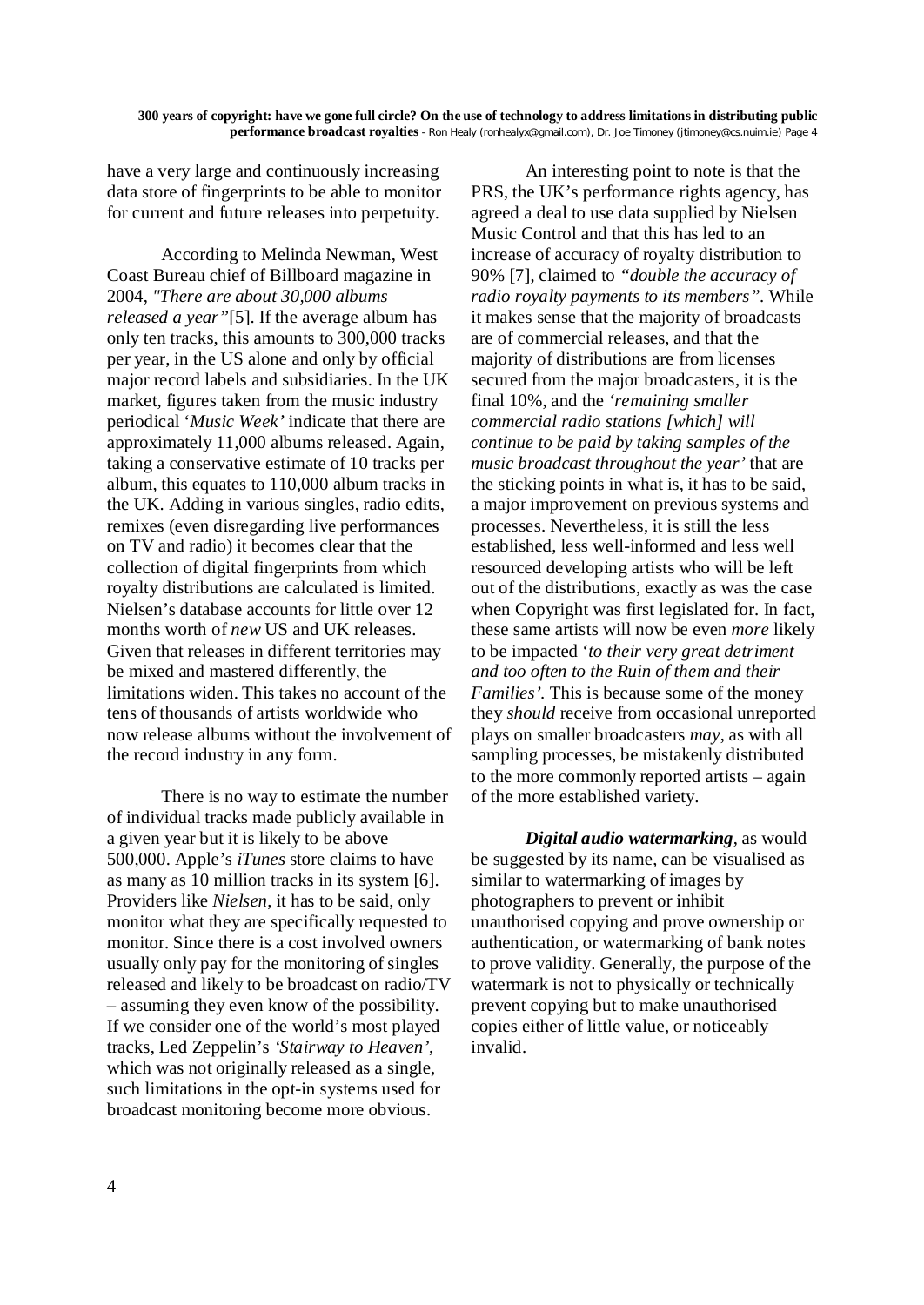

Figure 3: Photograph watermarks are used to make unauthorised copying an unattractive option [13]

Essentially, in the case of audio watermarking, the process involves adding some form of information – the watermark – to some signal – the host – in order that it can be recovered and decoded at a later date and used to prove the authenticity or identity of the candidate presented for decoding.



Figure 4: Basic watermarking scheme

One interesting example of the use of digital audio watermarking for authenticity verification is in the real-time watermarking of witness and defendant statements at the time of interview with the Police to prove they were not tampered with at a later date. This technique would be termed a 'fragile' watermarking scheme as the host, watermark, or both would be noticeably damaged by any form of manipulation of the watermarked audio signal, as the photograph in figure 3 would be noticeably damaged by the removal of its watermark.

Watermarking techniques can set out to address the robustness, integrity, capacity and/or transparency of the scheme to various degrees depending on the nature of the intended application. As mentioned above, a watermark intended to prove validity should alter or damage the watermarked audio in the presence of any form of attack. Other schemes might focus on one or more aspects of the watermark to the detriment of others.

For the purpose of the application of audio monitoring for identification of audio, the focus is on perceptibility (or transparency) of the watermark. This is perhaps the most important consideration for such an application domain as neither the content creator nor the listener will appreciate any perceptible degradation introduced during the process. While it might appear that security of the watermark against removal should also be a major consideration it should be noted that the domain of audio or broadcast monitoring offers no realistic advantage to broadcasters, listeners or even potential pirates by the illicit removal of the watermark and this would in fact be likely to damage the audio in terms of quality. Furthermore, by embracing and adapting watermarking, broadcasters and music creators would be addressing many of their requirements – commercial as well as legal – so it would be to their advantage to do so.

One aspect of watermarking schemes that is sometimes overlooked or otherwise relegated to an incidental consideration is the detection procedure. As mentioned earlier,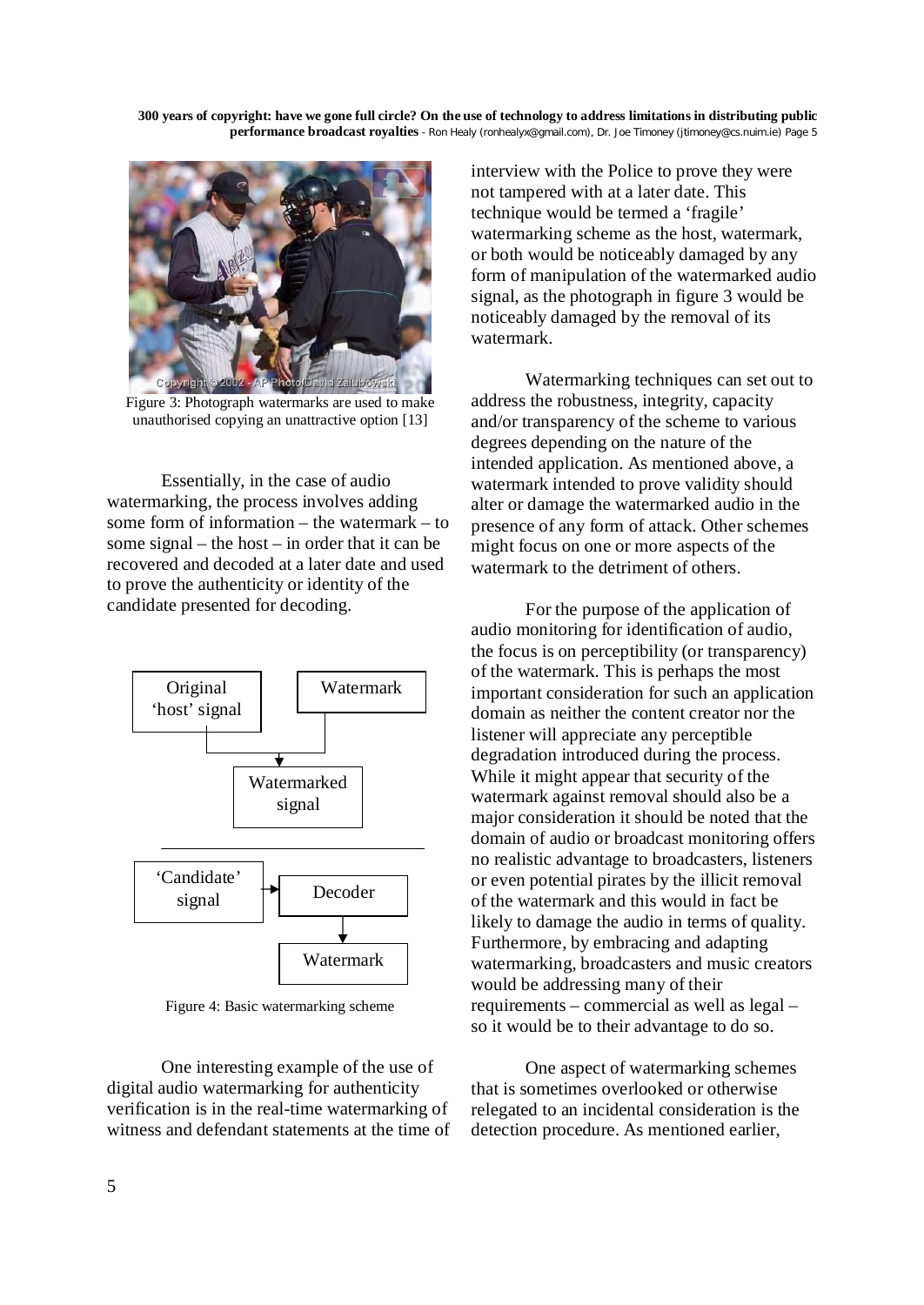digital fingerprinting only works if there is a stored set of data to which a candidate fingerprint can be compared and this is one of its major limitations, particularly for less wellinformed artists. Some watermarking schemes *also* specify detection or decoding processes that require access to either the original (unwatermarked) audio or to some other related data. These are called 'informed' watermark detection and they certainly have their uses in audio watermarking. However, broadcast monitoring would not benefit from such a system to any great extent as it would suffer the same limitations as fingerprint-based monitoring.

The ideal scenario in most applications would be for decoding to be possible in the complete absence of the original audio or any information related to it, except the knowledge that it actually has a watermark. This is called 'blind decoding'. A realistic compromise exists whereby the decoder might have access to some information *relating to* the host audio or the watermark. This is called 'semi-blind decoding'. An extension to this is the case where there is no prior knowledge of the original host audio, nor of the watermark itself, but there is known information relating to the watermarking process. This is also a form of 'semi-blind decoding' but it is perhaps more useful. In the case of a transparent, standardised watermarking technique, using standard pre-defined input values, the decode process could, indeed, become 'almost blind'.

# **Overview of the proposed system:**

The basic concept of this proposed system is that of amplitude modification to take advantage of the limitations of human hearing. Much research has been done into the operations and limits of the Human Auditory System and this research has led to various new technologies including the ubiquitous MP3 audio format that has led to the

proliferation of personal digital music players. These were made possible by the fact that audio in compressed MP3 format sounds almost exactly the same to people – especially if it is high bitrate MP3 - as uncompressed digital audio on a normal music CD

How is this achieved? The technical complexity of the MP3 standard and of the Human Auditory System is beyond the scope of this document but the interested reader is directed to [3] and [4]. The pertinent points to note from the research into the way humans hear is that there are certain limitations in how our ears, and then brain, process sounds. We are bombarded all day every day by sounds, most of which are either below or above the limits in the range of our hearing, which varies from 20Hz at the lower bound and 20Khz at the upper bound. Most people have a hearing range in the 100Hz to 16Khz range and it deteriorates with age.



threshold of human hearing [18]

Note from figure 5 that the sound pressure level (intensity in decibels) required to hear frequencies in the range 100Hz to about 14 - 15Khz are comparatively low, making this the most effective hearing range for humans. These values are subjective and some people are outside the ranges specified but it would be very rare that any listener would be able to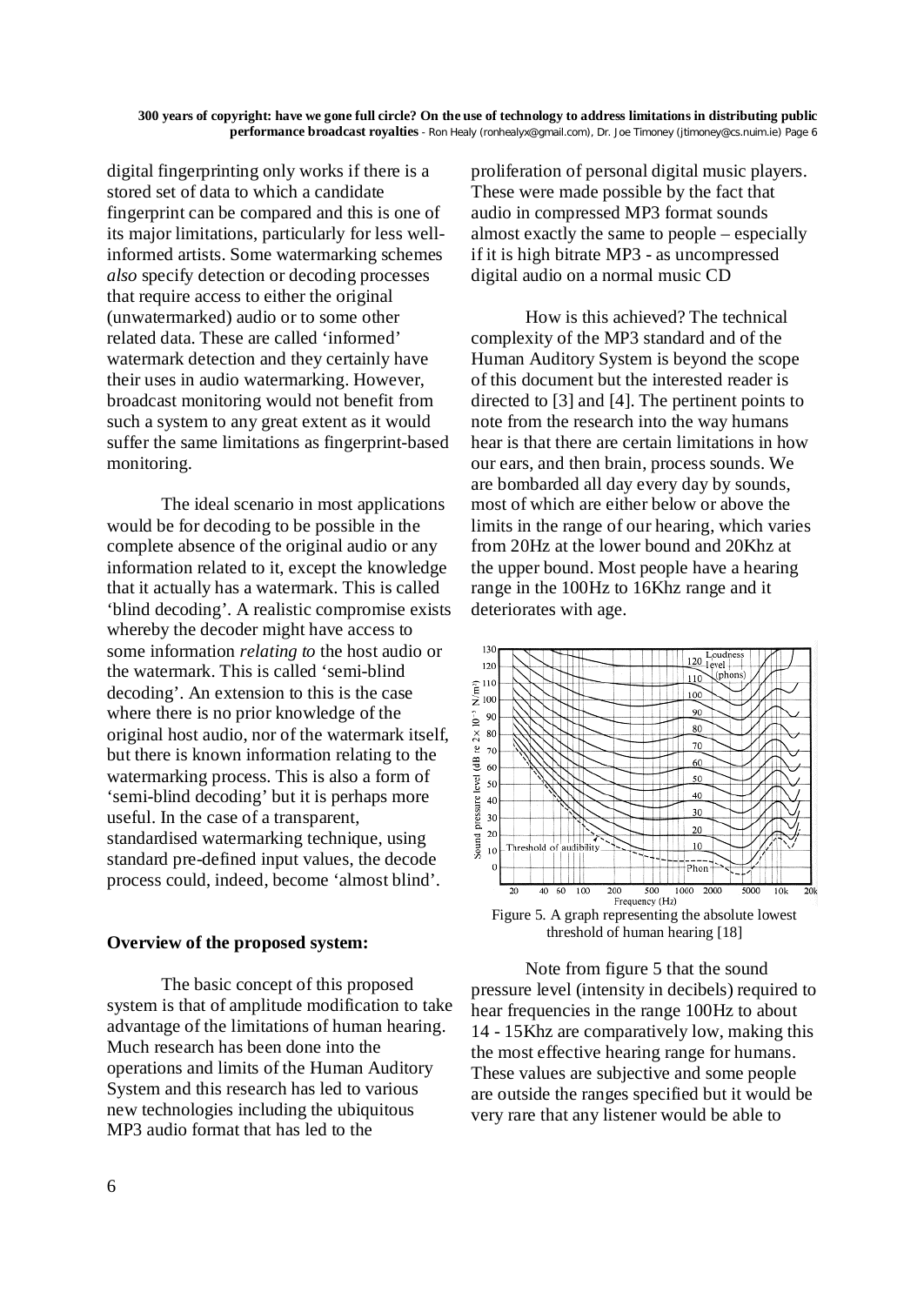detect a sound containing only frequency components at a level below their respective absolute hearing threshold above. Readers can calculate their own 'loudness curves' with an online tool at [18] along with decent audio equipment.

We are also continuously filtering which sounds are processed and which are not. In this regard, one sound in the presence of another might be undetectable by humans if the second sound is very loud. Put simplistically, consider a live concert where the vocalist may not be completely audible because his or her 'sound' is drowned out by louder sounds such as electric guitar and drums. This happens because the auditory system reacts more to the louder (higher amplitude) sounds than to quieter sounds. The vocals are there, we just cannot hear them. This knowledge of 'amplitude masking' can be used to manipulate the amplitudes of some frequencies of a given signal so that the human auditory system cannot detect them in the presence of others.

In the proposed scheme, we design a process that takes in a signal (a music track, for example) and modifies selected frequencies in such a way that their relationship to each other is controlled. Put simply, two frequencies are modified so that they can represent a desired bit sequence as follows:

- o *If the bit to be encoded is a '0', then frequency A is set to be higher than frequency B.*
- o *If the bit to be encoded is a '1', then frequency B is set to be higher than frequency A.*

Both sets of frequencies are also controlled in amplitude against the overall amplitude of the section (frame) of the audio that they are in. In this way, a continuously varying pair of frequencies in relation to each other can be manipulated so long as they are kept at a low enough amplitude in relation to the rest of the audio frequencies in that particular frame,

meaning they will be 'masked' by louder sounds and this leads to them being undetectable.

### **Embedding data in the audio:**

The embedding is achieved, as mentioned, by amplitude modification. Instead of actually adding a second signal to represent the watermark to the host audio, we modify the power of two frequencies within the host signal so they have a controlled relationship to each other and we repeat this process in a sequential pattern that matches the pattern of the 1/0 bits that we want to embed. In this manner we can embed any form of data within the audio. In the current work, we modified the frequencies to represent a bit sequence that identifies the artist and title of the track, but it could be any type of information. In the music industry, all audio that is publicly released has a unique identifier called the International Standard Recording Code (ISRC) which is based on an ISO standard (ISO 3901:2001) and it would make sense to embed that identifier into the audio as it allows for easy and consistent identification of the ownership of the audio under consideration.

There are interesting considerations that were discovered during the research, such as the effect of pre-existing components at the frequencies we chose to embed at. In order to circumvent any situation where such preexisting frequency components might corrupt the power ratios between chosen frequencies, we first remove the components by using a 'notch filter', which leaves the remainder of the signal intact. We then have a 'hole' in which the components can be re-added at the desired ratios. Because we are only removing and then re-filling a small segment of the frequency spectrum the likelihood of this being detectable is limited.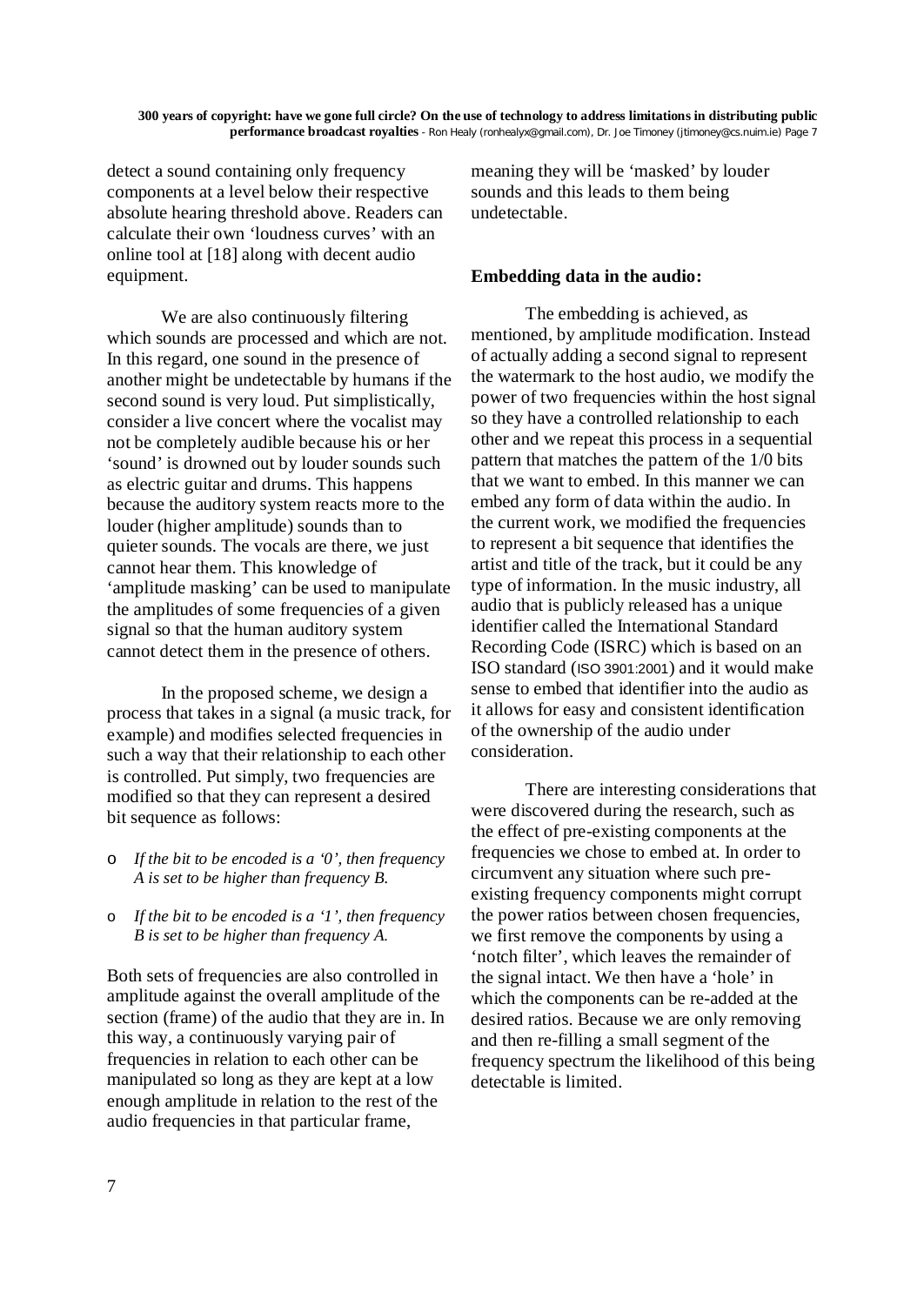### **Decoding the watermark:**

When decoding the audio, it is only necessary to know the two frequencies that are being used. We can then perform continuous time-slice analysis of these frequencies in order to see how they relate to each other. If frequency A is 'louder' than frequency B, then a '0' bit is assumed. Conversely, if frequency B is 'louder' than frequency A, then a '1' bit is assumed. Once we have performed the analysis on a specified length of the audio signal, we have a complete pattern of bits that can then be re-constructed to reveal the original message.

In the scenario outlined above, whereby the information embedded into the audio is some form of unique identification code, the user would then need to access the holder of the database of these numbers in order to find the identification of the Copyright owner (these registrars exist for each Country). However, in the case that some other data was embedded in the audio, all that would be needed in order to decode this information would be the base frequency from which the two frequencies used to embed the data are derived. Therefore, both these decoding systems would work as a form of semi-blind decoding.

# **Experimental results:**

Having performed thousands of experiments on hundreds of tracks using dozens of variations in experimental criteria, the system was able to repeatedly decode the embedded watermark, with no access to the watermark data or the original host audio, in 99.4% of cases. The music used for testing was varied in both age and genre, from Irish traditional, to Punk; from Rock to Pop. All experiments were performed on audio using a sampling rate of 48 KHz, which is better resolution than CD quality (44.1 KHz)

In order to achieve these test results, every track was embedded with its own title. The decode process recovered the embedded information and compared it to the track's title. Where there was a perfect match, with no variations whatsoever, this was scored as a successful decoding. Otherwise, even with only minor errors, this was considered unsuccessful. This method was chosen deliberately so as to avoid false positives which, in a real world implementation, would lead to the royalties of one track being allocated to a different track: exactly the scenario we attempted to address.

The table below illustrates the accuracy of the system, using various encode and decode parameters. The parameters in question are referred to in the column headings as follows:

*F = Base frequency from which the two embedding frequencies are derived.*

*L = Length in milliseconds of the tone embedded to represent each bit.*

The number of files decoded to provide the result is also shown. Note that the most successful combination of 9500 Hz and 25 milliseconds was applied to 694 tracks and correctly decoded 690 times. As an aside, the unsuccessful tracks contained comparatively large areas of low frequency components: for example, human speech.

| Decode Accuracy by Frequency / Tone Length |                          |                     |                         |
|--------------------------------------------|--------------------------|---------------------|-------------------------|
| <b>Accuracy</b><br>(%)                     | <b>Frequency</b><br>(Hz) | <b>Tone</b><br>(ms) | <b>Files</b><br>decoded |
| 99.42                                      | 9500                     | 25                  | 694                     |
| 99.14                                      | 9000                     | 25                  | 694                     |
| 99.13                                      | 9500                     | 30                  | 694                     |
| 99.13                                      | 9000                     | 25                  | 347                     |
| 98.27                                      | 9500                     | 20                  | 347                     |

Table 1: A subset of results from the encoding and decoding of watermarked audio, in order of accuracy.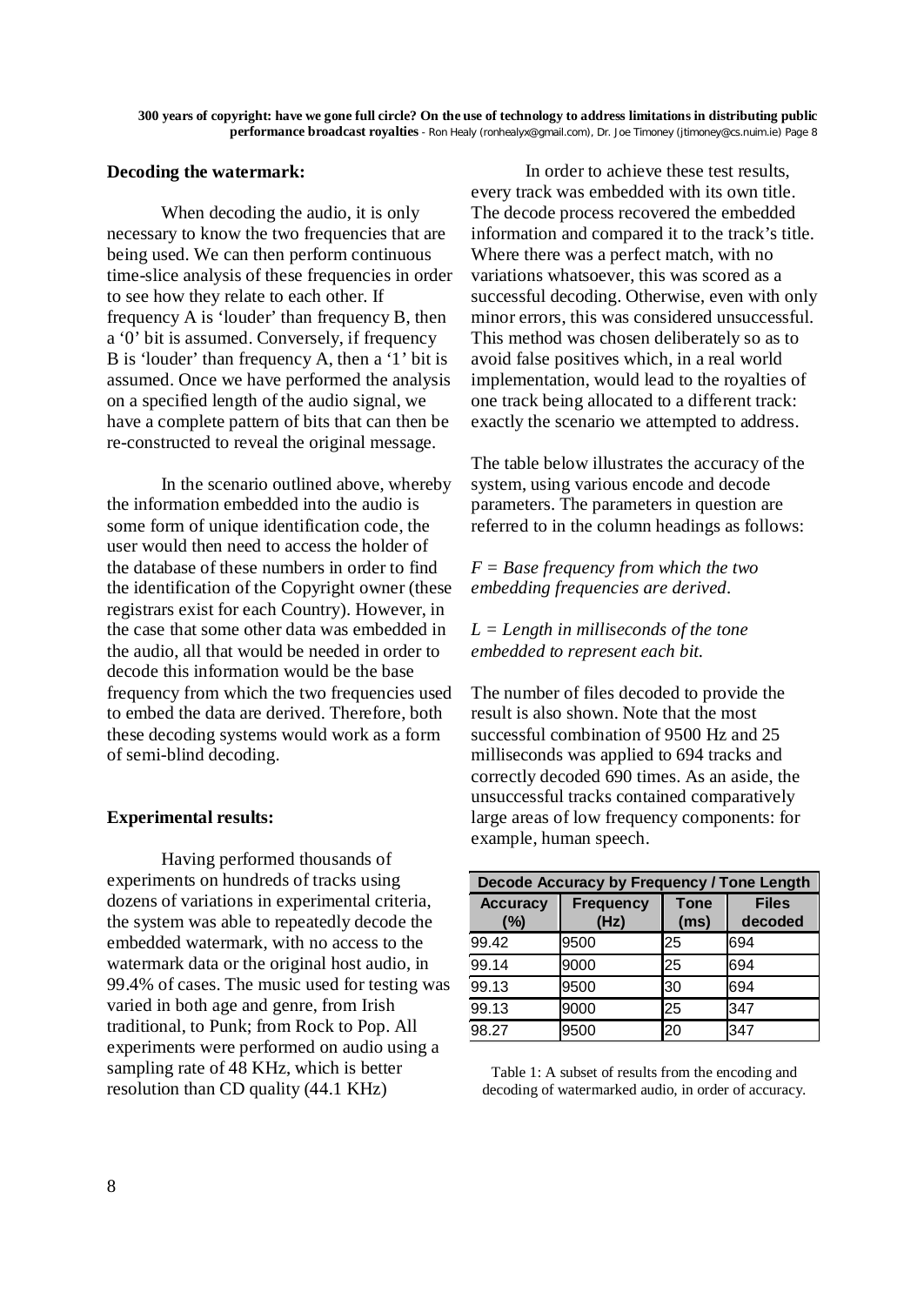As can be seen, it transpires that the base frequency of 9500 Hz gives the highest chance of successful decoding – for the given sample set at least - but this is also dependent to a greater or lesser extent on watermark tone length. Over a large subset of the 10 millionplus examples of available material, there are obviously going to be variations in the success and failure of accurate decoding depending on contributory factors such as the previously mentioned effect of predominantly low frequencies. Further investigation would be required to be able to dynamically adapt the technique to cover all possible frequency content. Notwithstanding this, an accuracy rate of over 99% is encouraging for the technique

The capacity of the system is reliant on the length of the watermark tone chosen to be embedded to represent each bit. For example, the first test set represented above, the tone was 25 milliseconds long. This equates to 4825 ms (or 4.825 seconds) for each loop of the watermark. This figure is calculated as: 8 bits per character \* 12 characters in the ISRC code  $*$  2 for inter-character separation tones  $+$  1 as a start signal \* 25 for tone length. The actual data embedded is only 96 bits of the total of 193 bits in the watermark. Therefore, the capacity is 96 bits per 4.825 seconds or approximately 20 bits per second. Increasing the watermark tone length will decrease the capacity with no appreciable gain in accuracy, while decreasing the tone length increases the capacity but with some degradation in accuracy. However, by altering other contributory factors, it may be possible to double the capacity without dramatically affecting decode success rates. Follow-up experiments have suggested watermark tone lengths in the region of 15 ms to 20 ms might prove optimal, and more work is ongoing.

### **Does accurate royalty distribution matter?**

Apart from the matter of the principle of the equitable nature of Copyright administration, the current lack of an easily accessible, open and transparent broadcast monitoring system is leading to loss of earnings for those authors and artists who, not only are most likely to need this income, but are those for whom Copyright was invented: those who are being adversely affected often "*to their very great detriment and too often to the Ruin of them and their Families".* Or, at least, their careers.

Furthermore, these are the authors and artists who are most likely to agree with the statement in the aforementioned 1744 judgement: '*literary works, like all others, will be undertaken and pursued with greater spirit, when, to the motives of public utility and fame, is added the inducement of private emolument*'

A developing artist is much more likely to notice the effect of losses for their efforts while, conversely, more established and therefore less vulnerable artists would notice the effect less. If a system was weighted against the established artists, they would at least have the resources, support and/or knowledge of this problem and deal with it appropriately. Developing artists not only do not have the financial resources to address these issues, they are often not aware of them. One artist, who was twice nominated for the 'Choice Music Prize, Irish Album of the year' award and would therefore be presumed to have a comparatively high radio and TV profile in the territory, was unaware of the fact that their public performances were going almost completely unpaid for[19].

It is necessary to understand how public performance monitoring is currently undertaken, in order to understand the implications of incomplete and/or inaccurate data being collected. The synopsis outlined herein applies to the Irish jurisdiction but there is every reason to believe that each jurisdiction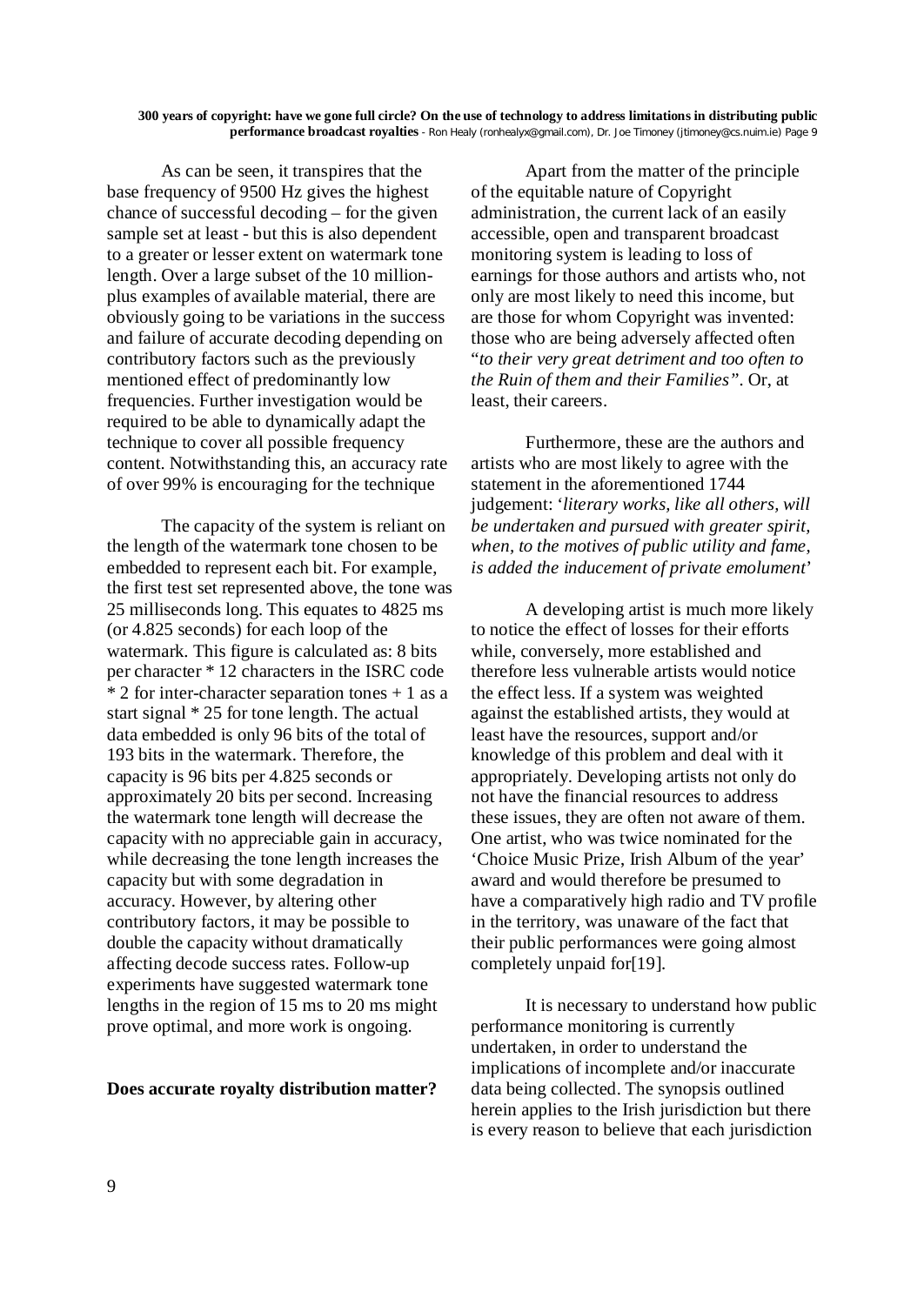has similar or related limitations. The relationship between Nielsen and the PRS in the UK would suggest that while the issue is being addressed, it is still a considerably incomplete system even in the UK.

Performance rights societies act as the agents for authors and performers in the administration of their public performance rights. Broadcasters submit their play data to these agents and, in turn, they then allocate the money generated in licensing deals with these broadcasters according to the play data received. Royalties may be allocated on a perplay basis, a per-second basis, a per-audience basis or on any combination of these. In most cases, the data received is considered complete and royalties are distributed accordingly.

The data is provided in some cases by outputting a log of music played from a computerised broadcast environment. There is also a requirement for broadcasters to manually submit data relating to other, non-computerised plays. Notwithstanding the equipment that is used in modern broadcasting environments, not all music is computerised. Specialist shows still use the simple CD as their format for content. As a matter of interest, on the day of completion of this paper, Ireland's biggest commercial radio station (Today FM) was broadcasting material from 7" vinyl [20]. Finally, not all broadcasters have computerised audio storage and broadcast equipment and rely completely on CDs.

Another issue is what happens to royalties for audio that is broadcast but for whom the owner cannot be identified for one reason or another. This is a surprisingly common issue and it is reasonable to believe that a disproportionate amount of this unidentified broadcast material is the property of developing or otherwise ill-informed artists, simply because they are not identifiable. Any money not specifically allocated to a copyright owner is eventually added back to a 'pool' of

revenues which is then distributed according to the play list data provided by the larger national broadcasters. By definition, these outlets are likely to be broadcasting artists of national and international stature. Therefore, the revenues that should be distributed to developing artists will end up, in most cases, being distributed to established and wellknown artists even though it is obviously not rightfully theirs: if it was, it would not be unidentifiable.

It is the legal duty of the broadcaster to provide a full set of play data while it is also the legal and moral duty of the performance rights society to ensure they have a complete and accurate set of data. In some cases, however, no attempt is made to secure such a complete set of data and, instead, a sample is used to extrapolate a full set of play data. In the case of some broadcasters, the data from a two day period might be used to extrapolate data for a full month. This obviously means that material broadcast for all but two days of the month will be ignored, while that material broadcast on *only* the two days for which data is collected will be paid as much as 15 times their rightful royalty. Given that developing artists are unlikely to have their works on a station playlist on auto-rotation or on a computerised system (as they are not wellknown enough to be automatically play-listed), then the scope for loss is quite substantial. The scope for external pressure being brought to bear on broadcasters to playlist a track during the sampling period is also great and the dangers obvious.

The cost of pursuing an artistic career is by its very nature impossible to predict. However, what is not difficult to accept is that in any business, if a service provider is not being paid for their services, then they are less likely to succeed in their business ventures, particularly a self-employed provider. A career in the music industry is no different. Without income, no business can survive. So it is that,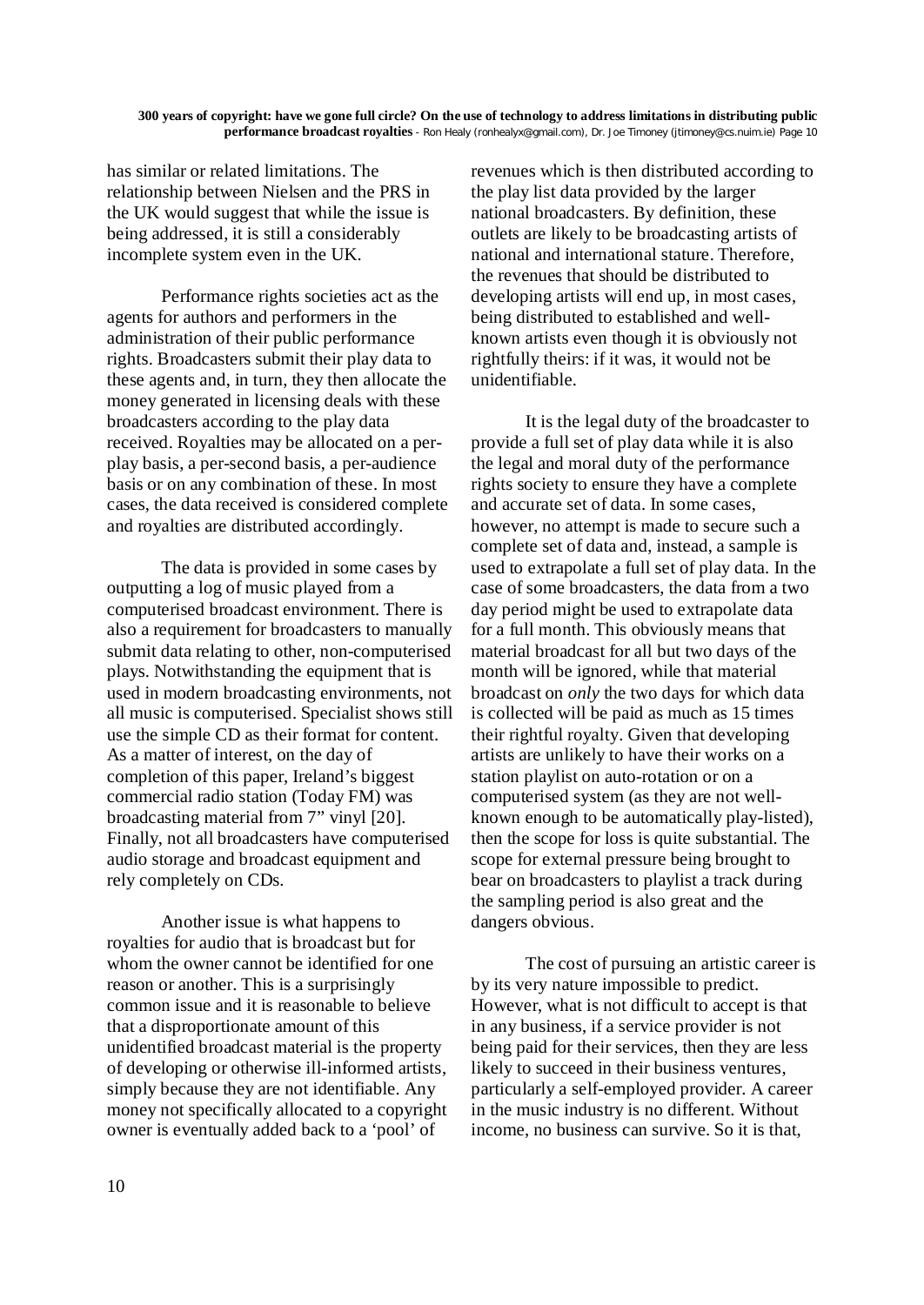in the absence of a complete and accurate broadcast monitoring system, many artists simply do not receive their just rewards, do not have the income to re-invest in their business and simply give up. Some continue but never achieve the success levels they could, if they had an adequate income. Others get frustrated by apparently achieving nothing financially, no matter what their hard work might suggest. The net result is a loss of income and a loss of talent caused by the inequitable nature of current public performance royalty distribution systems. They find themselves back in the same predicament as those early authors for whom Copyright was invented: They do not see the *'private emolument*' that should act as a motivator to reward them and encourage them to continue their career.

One artist, who provided us with data[19] relating to broadcasts that were monitored using the Nielsen Music Control fingerprinting technique mentioned earlier, was able to show that they had more than 500 confirmed broadcasts on Irish radio alone in the year 2008 but received no royalties. It is estimated, based on royalty distribution rates from 2005 that the revenue this artist should have accrued from these broadcasts would have been adequate to finance and promote a series of releases which may or may not have generated additional sales, additional exposure and even additional broadcast opportunities which would, of course, repeat the process by generating more public performance royalties.

# **Conclusion:**

There is no question that the current system for reporting public performances is inadequate for the administration of public performance royalties in the modern music publishing industry. In a sector worth more than €5Bn annually in Europe alone (and growing in size as well as importance), modernisation towards a more equitable system is certainly achievable and even advisable. Moreover, for the continued development of the 'Economy of Culture', as well as the continued attraction of developing a career in this area, the existing systems should be encouraged to trend towards a fairer distribution of royalties to properly reward creators of artistic works.

In the current climate of economic doom in the music industry, it might appear counter-productive to suggest that the way to reinvigorate the industry is to redesign the system so that some of the revenue that is currently being paid in royalties to the large, established participants is diverted instead to the developing artist. However, even disregarding the simple moral obligation for performance rights societies to perform their duties equitably, if we examine the implication of the fact that Copyright has a limited lifespan, it soon becomes obvious that the developing artist of today is the established artist of tomorrow, while the established artist of today is the out-of-copyright artist of tomorrow.

The system outlined in this paper would enable the open, transparent and equitable administration of public performance royalty distribution across all transmission channels, including traditional analogue radio. It would facilitate the design of an almost-blind detection phase which would allow for decoding of the watermark without any reference to the original unwatermarked host audio or the watermark itself. While it would be possible to watermark any data into the signal, the proposed system utilises the ISRC code in order to expedite identification of the audio. This would remove the need for any store of reference data since the ISRC code and related data are already stored in simple databases by each Country's registrar, and are centrally accessible.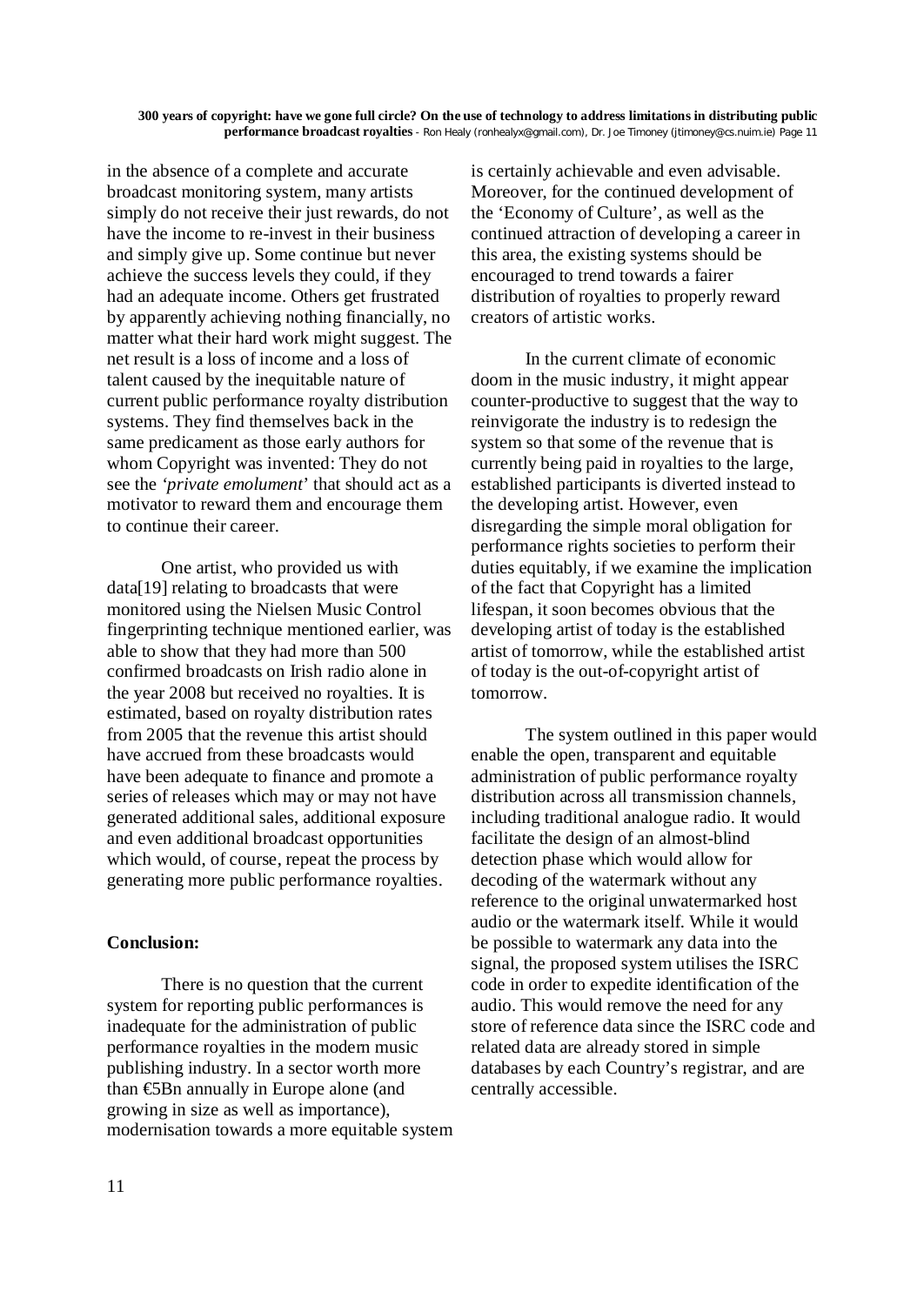Decoding in an almost-blind detection environment has yielded success rates of more then 99% over thousands of experiments. Capacity of the system varies between approximately 16 bits per second and 30 bits per second, depending on tone length chosen.

### **Future work:**

We intend to undertake further investigation of appropriate frequencies for use in the embedding phase. Analysis of the performance of the technique after common interference and attacks, including D/A – A/D processes, MP3 and similar compression, noise interference, broadcast channel interference etc is also planned.

Design and testing of a more accurate and effective dynamic psychoacoustic based

embedding technique is also ongoing in order to minimise any possibility of audible artefacts being created by the embedding process that would make the watermarked audio noticeably different from the original.. Extended development of the decoding process into a completely blind process is also a future research area and this would make the system ideal for the given environment.

### **Acknowledgements:**

The following artists provided access to private income-related data and industry correspondence which was used to evaluate the effectiveness of existing public performance royalty collection and distribution systems: **Suddyn, Marz Roche, DeXtra, Jaded Sun**